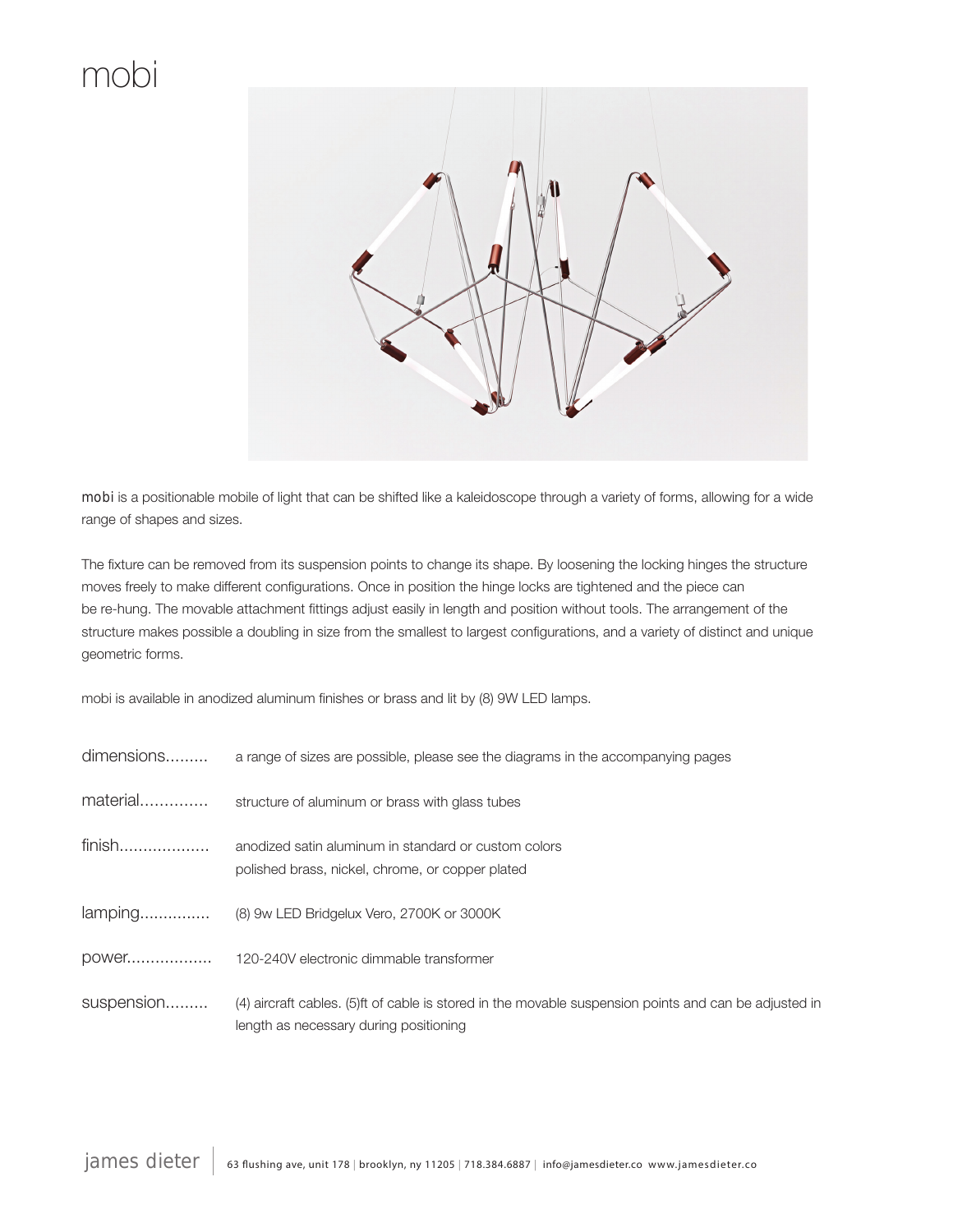mobi can be fixed in many positions. The following pages show the dimensions of six of them in top and side view

2.

Position 1

top





side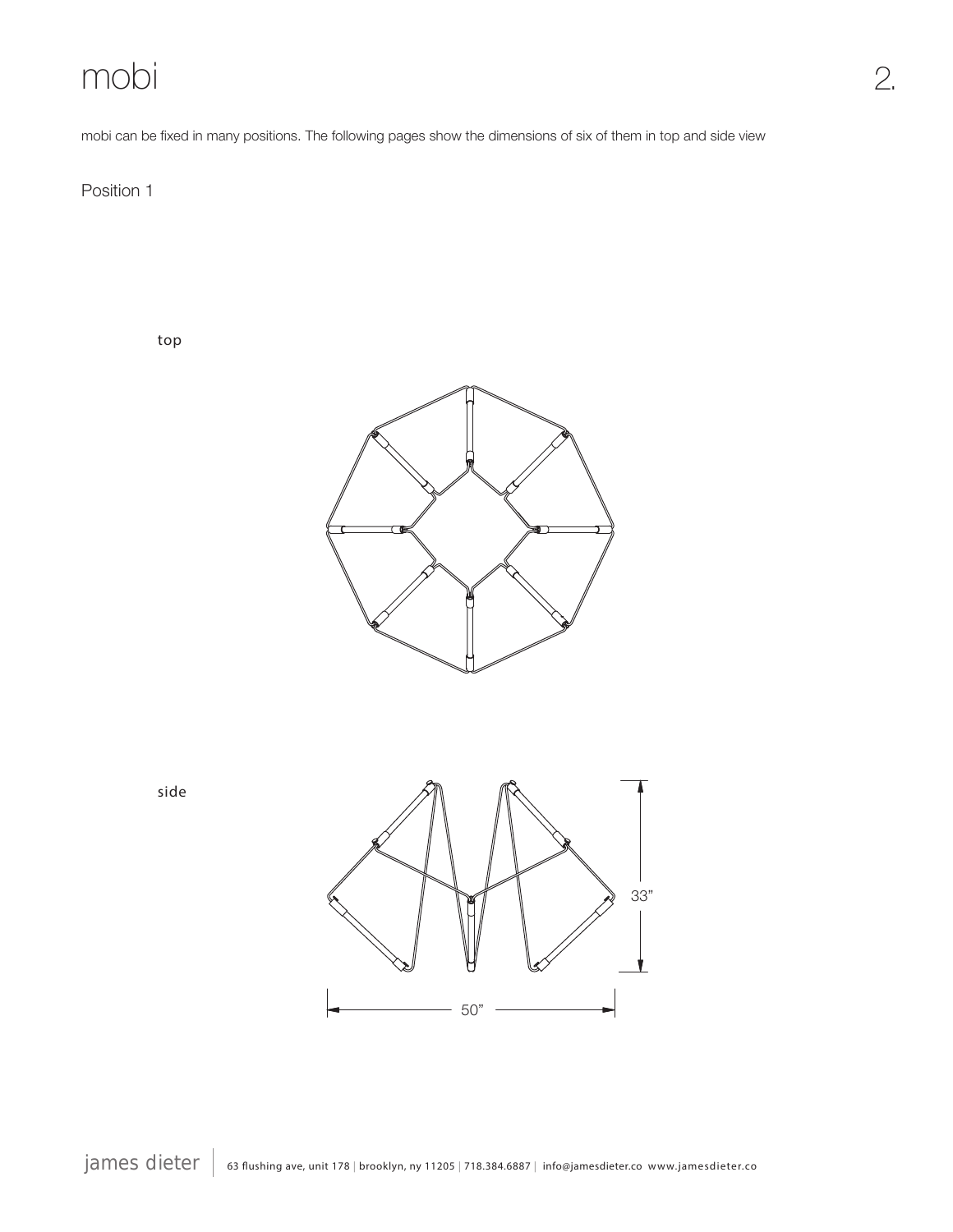Position 2

 $\bar{z}$ 





80"

3.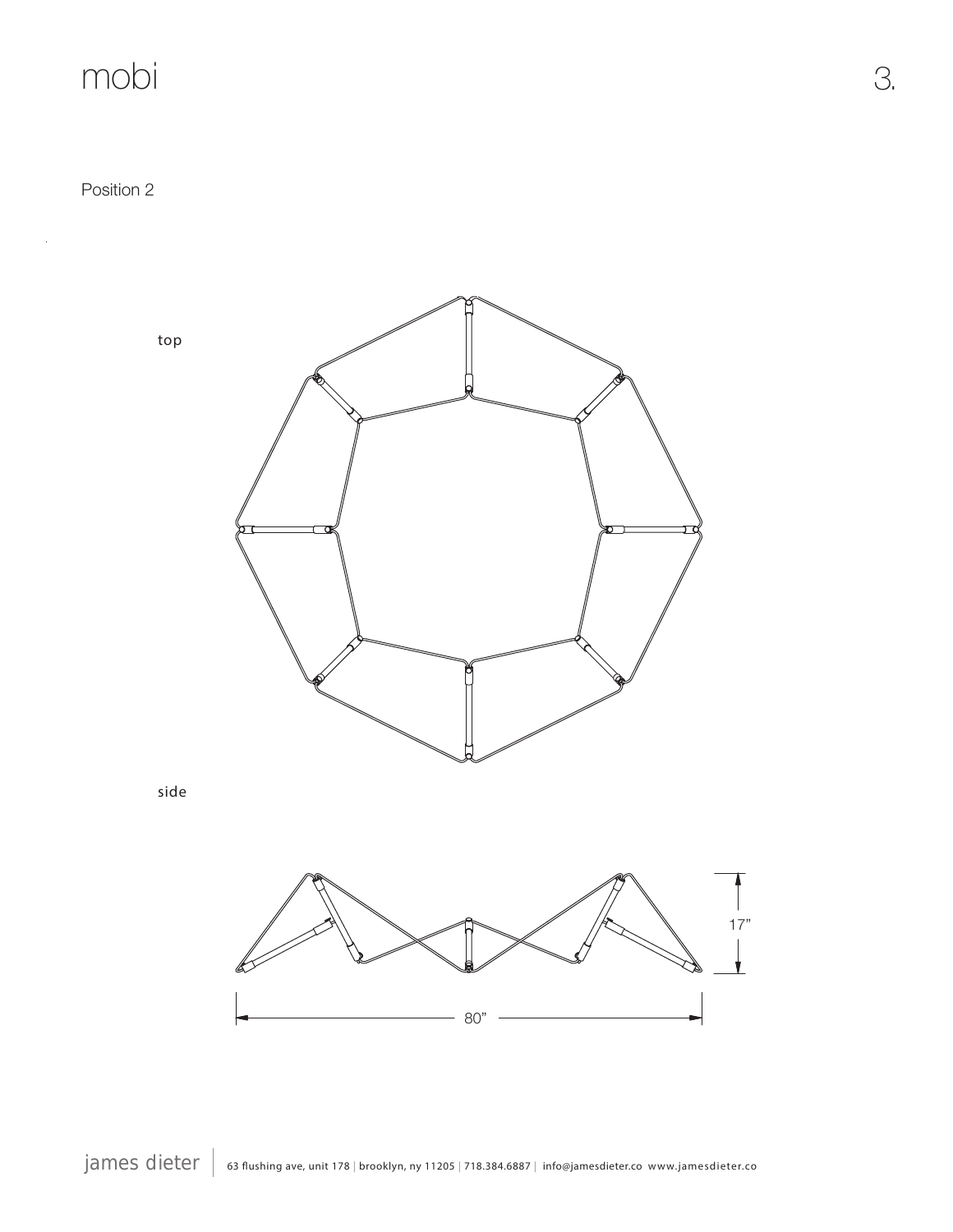Position 3

top



side

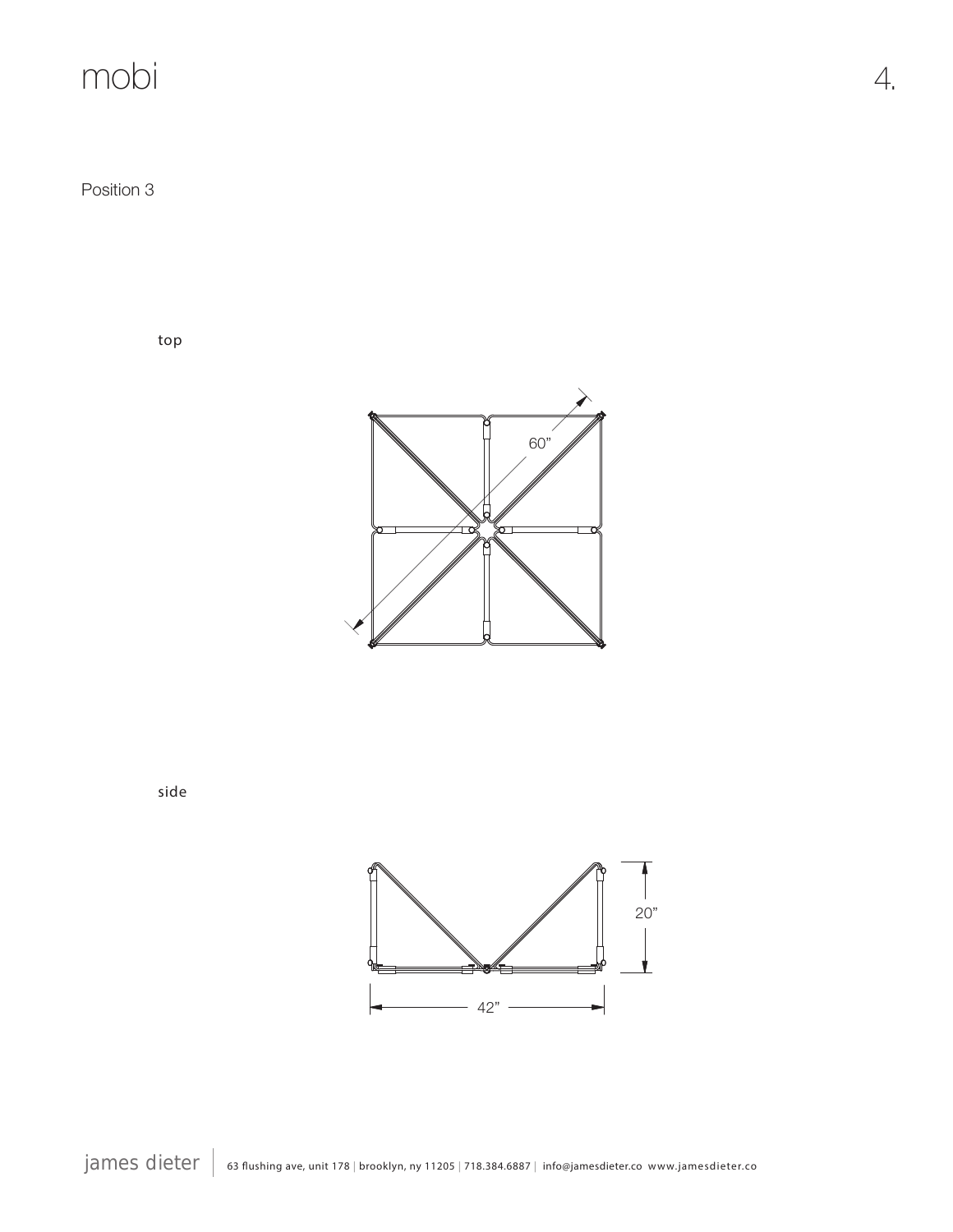Position 4



james dieter | 63 flushing ave, unit 178 | brooklyn, ny 11205 | 718.384.6887 | info@jamesdieter.co www.jamesdieter.co

5.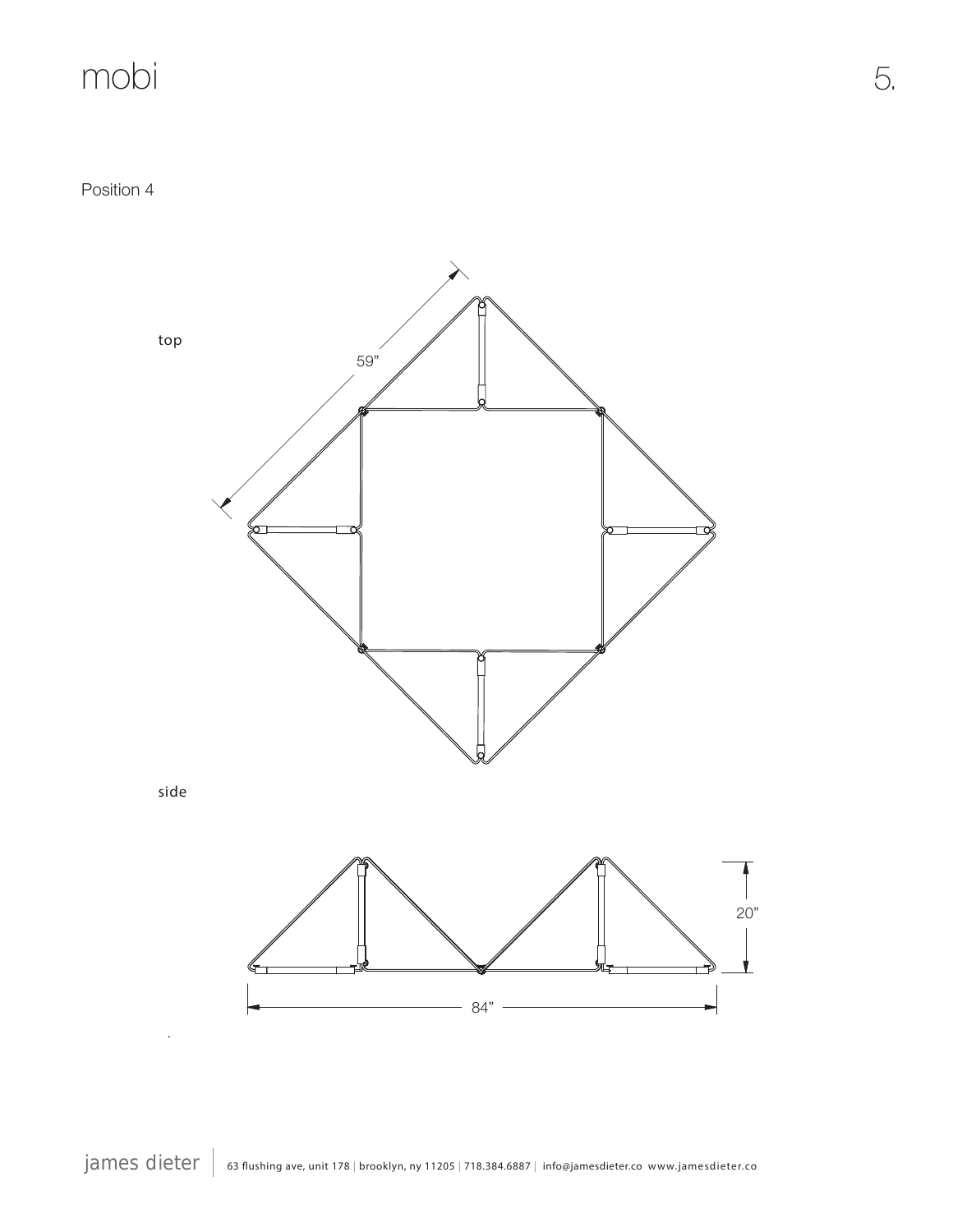Position 5

top



side



6.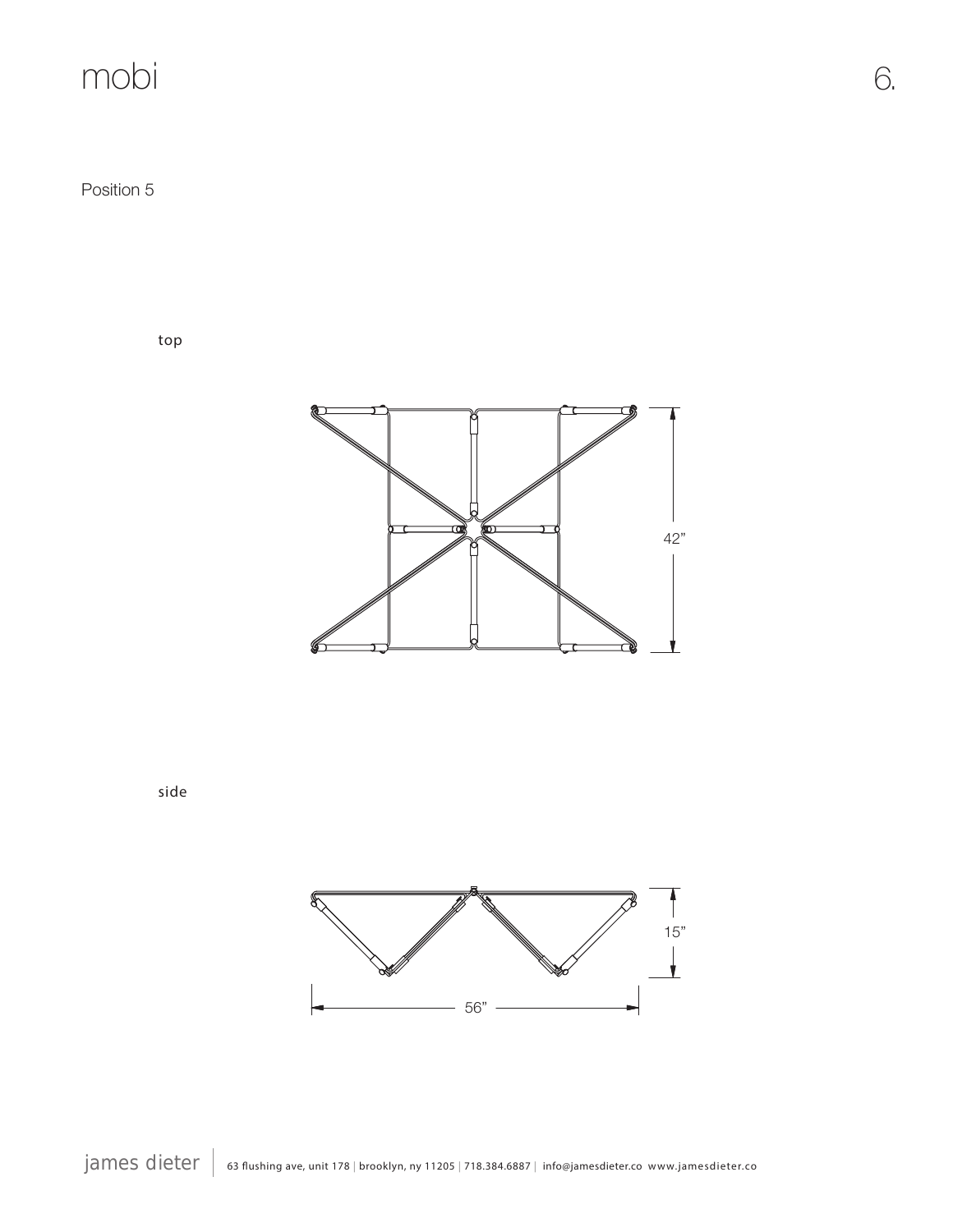Position 6

top



side